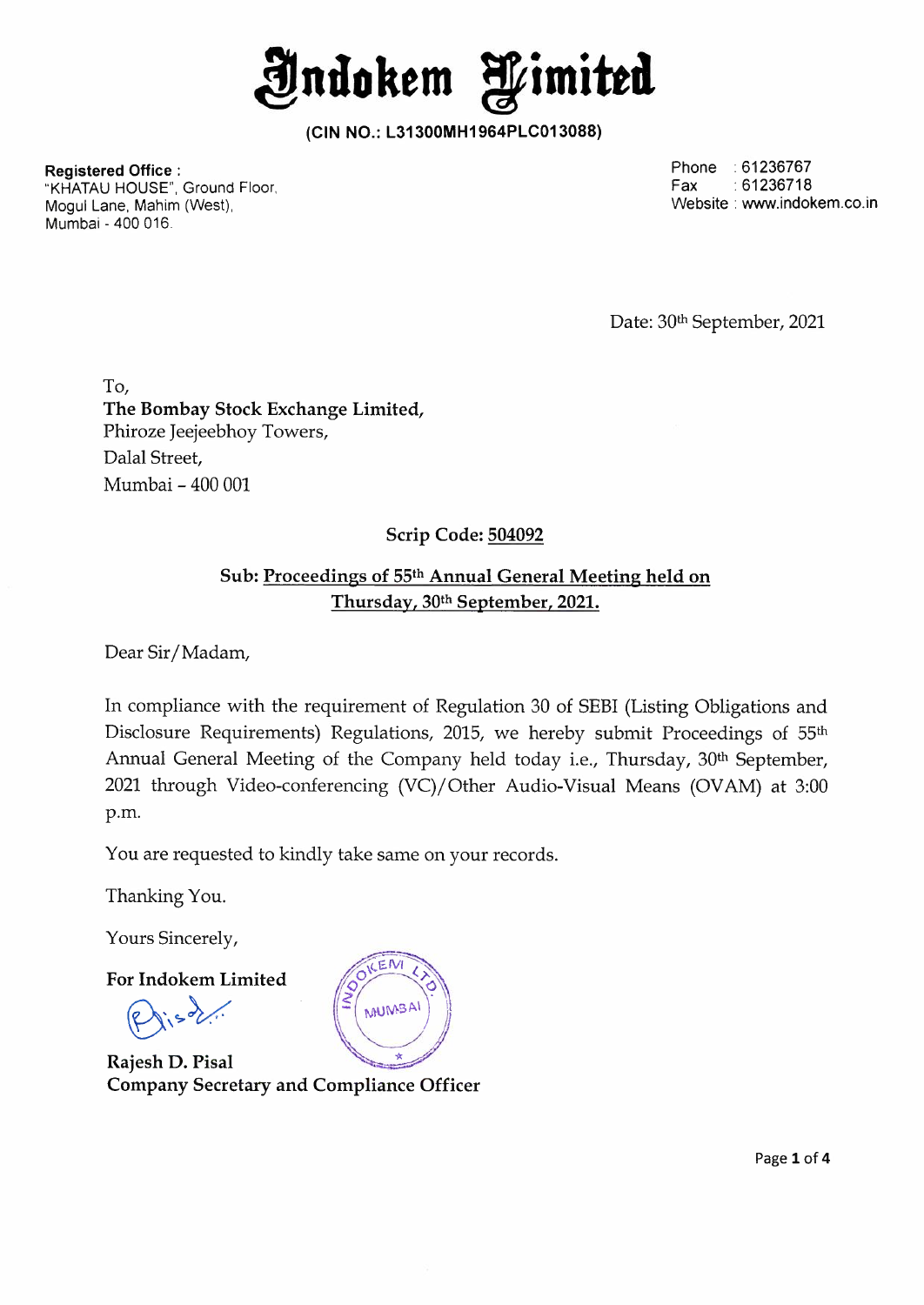## **Summary of the Proceedings of the 55 th Annual General Meeting of Indokem Limited held on Thursday, 30 th September, 2021.**

The 55<sup>th</sup> Annual General Meeting of the Members of the Company was held on Thursday, 30th September, 2021 at 3.00 p.m through Video-Conferencing (VC)/Other Audio-Visual Means (OAVM). The Meeting commenced on 3.00 pm and concluded at 3.10pm.

# **FOLLOWING DIRECTORS WERE PRESENT IN PERSON:**

1. Mr. Manish M. Khatau (Whole-time Director)

## **FOLLOWING DIRECTORS WERE PRESENT THROUGH VC:**

- 2. Mr. Mahendra K. Khatau (Chairman and Managing Director) (Chairman of AGM)
- 3. Mrs. Asha M. Khatau (Non-executive Director)
- 4. Mr. Kailash Pershad (Independent Director and Chairman of Audit Committee)
- 5. Mr. Bhalchandra Sontakke (Independent Director and Chairman of Stakeholders Relationship Committee and Nomination and Remuneration Committee)
- 6. Mr. Rahul Singh (Independent Director)

### **OTHER PARTICIPANTS:**

- 7. Mrs. Samita Tanksale (Practising Company Secretary and Scrutinizer through VC)
- 8. Ms. Rupal Parikh (Chief Financial Officer through VC)
- 9. Mr. Rajesh D. Pisal (Company Secretary and Compliance Officer through VC)

Shri Mahendra K. Khatau (DIN: 00062794), Chairman and Managing Director of the Company chaired the meeting.

Total 40 members joined the meeting through VC.

The requisite Quorum being present, the Chairman called the Meeting to order. The Chairman thereafter welcomed all the members and directors attending the Annual General Meeting.

The Chairman informed that in view of the restrictions due to outbreak of COVID-19 and considering the social distancing norms, the AGM was conducted through VC/ OA VM. This Meeting has been convened and being conducted in accordance with the



Page **2 of 4**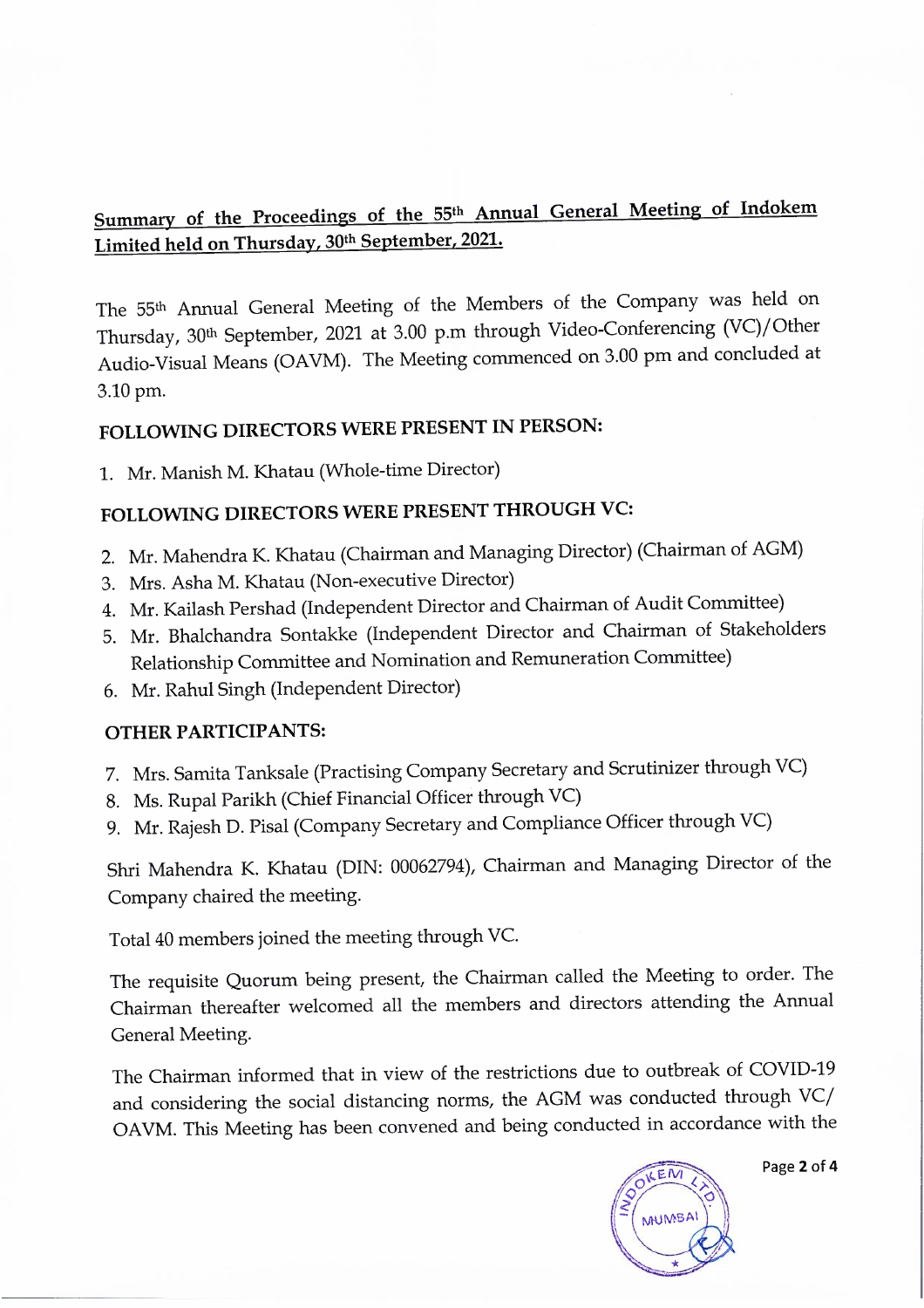circulars issued by Ministry of Corporate Affairs and the Securities and Exchange Board of India. The Chairman informed that the Company had tied up with National Securities Depositories Limited (NSDL) to provide facility for voting through remote evoting, e-voting during the AGM and participation in the AGM through VC / OAVM facility.

All the Board Members were present at the Meeting. Chief Financial Officer, Company Secretary and Scrutinizer were also present at the Meeting.

With the consent of the members present, the Notice of the Meeting was taken as read. As there was no qualification, adverse remark or observation in the Independent Auditor's Report, the same was taken as read. The Chairman then apprised the shareholders regarding the overall performance of the Company in F.Y. 2020-21.

The members were informed that in compliance with the provisions of Section 108 of the Companies Act, 2013 read with Rule 20 of the Companies (Management and Administration) Rules, 2014 as amended by the Companies (Management and Administration) Amendment Rules, 2015 and Regulation 44 of the SEBI Listing Regulations and Secretarial Standard-2, the Company had extended the remote e-voting and e-voting facilities to the members of the Company in respect of businesses to be transacted at the Annual General Meeting. The remote e-voting commenced at 9.00 a.m. on 27<sup>th</sup> September, 2021 and ended at 5.00 p.m. on 29<sup>th</sup> September, 2021. Members who were present at the AGM and had not cast their vote through remote e-voting were provided an opportunity to cast their votes through e-voting during the Meeting and upto 15 minutes of the closure of AGM.

The combined results of remote e-voting and e-voting shall be declared in prescribed format under Regulation 44 of the SEBI Listing Regulations and the same shall be submitted to BSE (www.bseindia.com) and will also be put up on the Company's website (www.indokem.co.in).

The Chairman further added that, Mrs. Samita Vaibhav Tanksale, Company Secretary in Practice will act as Scrutinizer for conducting remote e-voting process in fair and transparent manner.



Page **3** of **4**